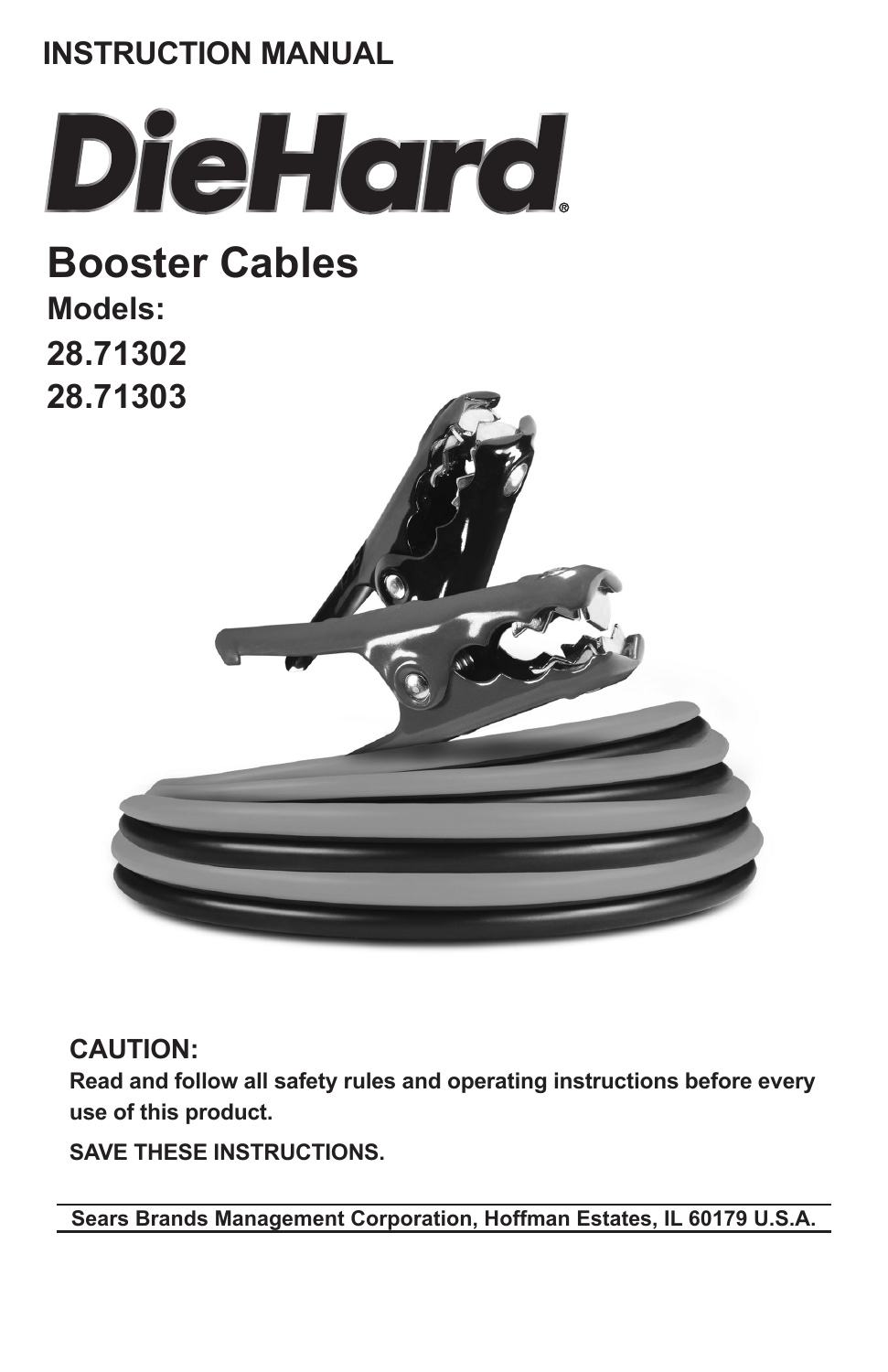#### **DIEHARD® LIMITED WARRANTY**

FOR SIX MONTHS from the date of sale, this product is warranted against defects in material or workmanship when it is operated according to all supplied instructions.

WITH PROOF OF SALE, return a defective product to the retailer from which it was purchased for free replacement.

This warranty gives you specific legal rights, and you may also have other rights which vary from state to state.

Sears Brands Management Corporation, Hoffman Estates, IL 60179

**FOR CUSTOMER ASSISTANCE, CALL 1-800-SEARS-64 (1-800-732-7764) TOLL-FREE**  FROM 7 AM TO 5 PM CT, MONDAY-FRIDAY.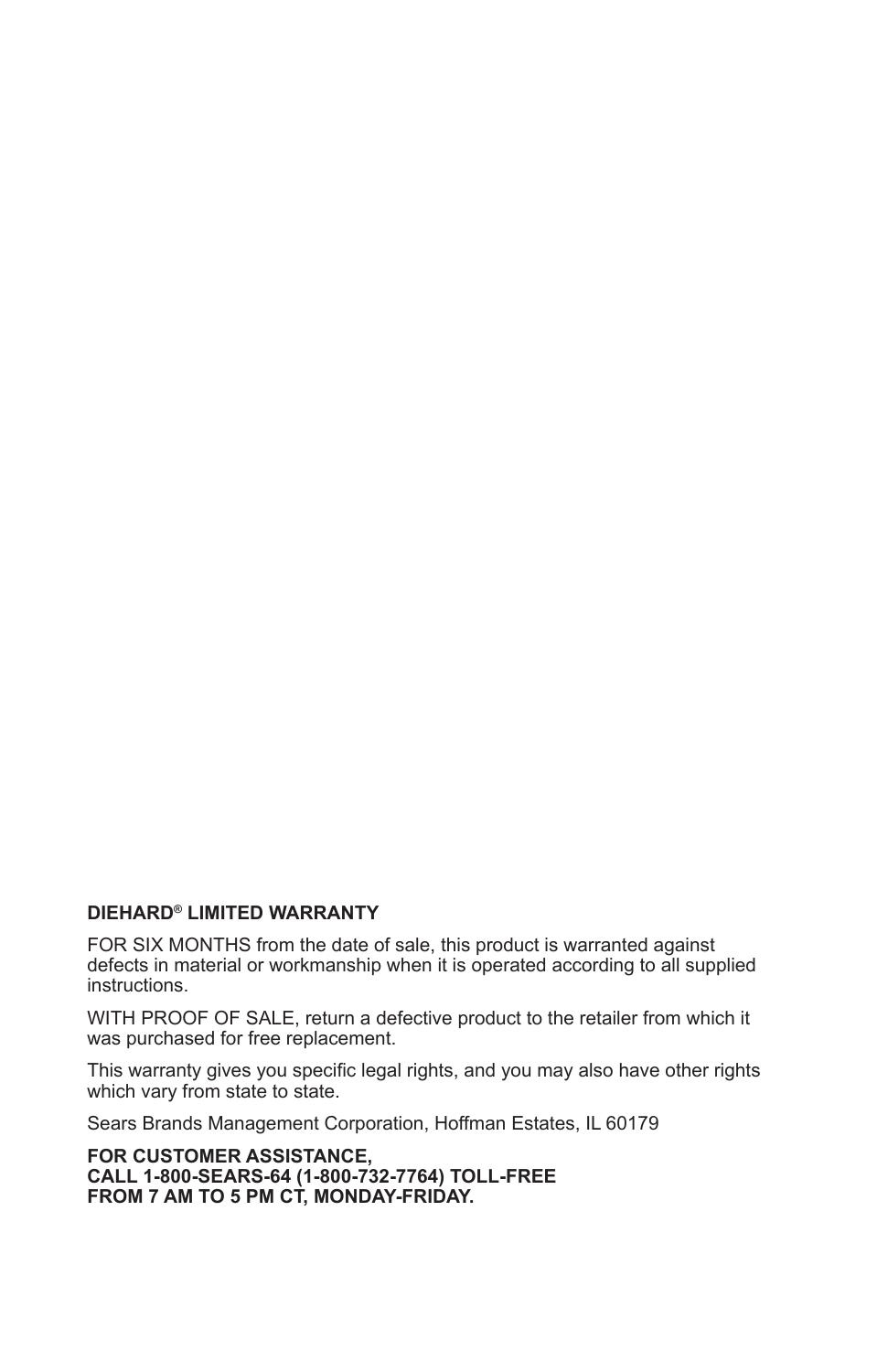### **SAVE THESE INSTRUCTIONS.**

#### **1.1 SAVE THESE INSTRUCTIONS –**  This manual contains important safety and operating instructions.

**1.2** Pursuant to California Proposition 65, this product contains chemicals known to the State of California to cause cancer and birth defects or other reproductive harm. Wash hands after handling.

#### **1.3 WARNING: RISK OF EXPLOSIVE GASES.**

WORKING IN THE VICINITY OF A LEAD-ACID BATTERY CAN BE DANGEROUS. BATTERIES GENERATE EXPLOSIVE GASES DURING NORMAL BATTERY OPERATION. FOR THIS REASON, IT IS OF UTMOST IMPORTANCE THAT YOU READ THESE INSTRUCTIONS AND FOLLOW THEM EXACTLY.

- **a.** Shield eyes and face from batteries at all times. Be sure vent caps are tight and level. Place damp cloth over any vent caps on both batteries. Handle cloth carefully – do not allow cloth to come in contact with eyes, skin or clothing. Be sure vehicles do not touch and both electrical systems are off and the same voltage. Be careful to avoid moving fan blades.
- **b.** To reduce risk of battery explosion, follow these instructions and those

### **2. JUMP STARTING AN ENGINE**

- **2.1** Position the vehicle with the booster battery (or other power source) adjacent to the vehicle with the discharged battery so that the connection of booster cables between both vehicles is made easily. Make certain vehicles do not touch each other.
- **2.2** Turn off all the electrical loads on both vehicles. Set the parking brake. Place the automatic transmission in "PARK" (manual transmissions in "NEUTRAL").
- **2.3** Determine whether the discharged battery has the negative (-) or positive (+) terminal connected to ground. The ground lead is connected to the engine block, vehicle frame, or some other good metallic ground — do not connect

published by battery manufacturer and manufacturer of any equipment you intend to use in vicinity of battery. Review cautionary markings on these products and on engine.

- **1.4** Always wear complete eye protection and protective clothing. Avoid touching eyes while working near battery. If battery acid contacts skin or clothing, wash immediately with soap and water. If acid enters eve. immediately flood eye with running cold water for a minimum of 10 minutes and get medical attention immediately.
- **1.5** NEVER smoke or allow a spark or flame in vicinity of battery or engine.
- **1.6** Be extra cautious, to reduce risk of dropping a metal tool onto battery. It is capable of producing a spark or shortcircuiting the battery or other electrical part and causing an explosion. Do not lean over batteries during boosting operations. When charging or using a battery in an enclosed space, always provide adequate ventilation.
- **1.7** Both the battery to be jumped and the booster source (battery or another type of external power source) should be of the same voltage (6, 12, etc.). External power sources other than batteries shall not exceed 16 (8) V DC for use with 12 (6) V systems.

to carburetor or fuel lines. The battery terminal connected to the starter is the one which is not grounded. All vehicles manufactured in the U.S.A. after 1955 have the negative battery terminal grounded. All European and Asian passenger vehicles have been negative ground since 1971.

**2.4** Vent caps are to be tight and level on both batteries. Place a damp cloth over any vent caps on each battery, making certain it is clear of fan blades, belts, or other moving parts. Connect the batteries as specified here or on the information tag attached to the battery booster cable set.